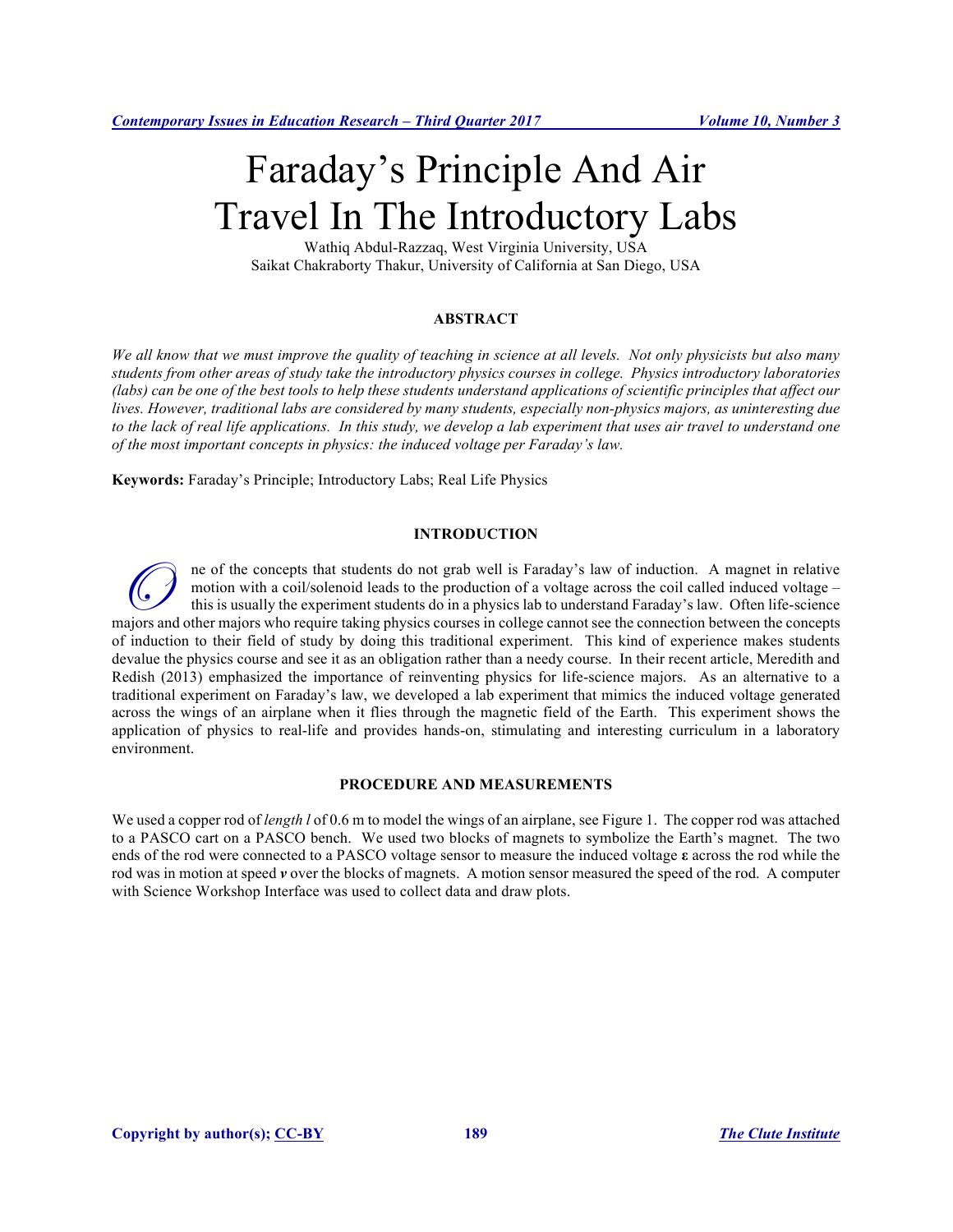Figure 1. A copper rod, partially covered with white 'airplane" foams, is attached to a cart similar to the blue cart shown on the bottom right of the figure. We placed two block magnets on the table under the model plane, to simulate the Earth's magnetic field.



For mathematical simplicity, we assume that the magnetic field B from the block magnets is perpendicular to *l*. As presented in typical undergraduate Physics textbooks (Segway & Vuille, 2012), we show students how to derive equation (1) from Faraday's law to get the induced voltage ε generated across a moving metal rod through a perpendicular magnetic field:

$$
\varepsilon = B l v \tag{1}
$$

The student holds the cart with the attached copper rod and moves it uniformly as fast as possible over the magnets. The student succeeds after few trails to reach a fairly constant speed when the copper rod is over the magnets. The computer records the speed of the cart holding the rod, the position of the cart/rod, and the induced voltage ε generated across the ends of the rod. We show typical measurements in figure 2. The cart/rod passes over the magnets at the region highlighted in yellow in figure 2 – in that region, the speed *v* is 1 m/s and the corresponding induced voltage ε is about 9 milliVolts (mV). With these values of *v* and  $\varepsilon$  with  $l = 0.6$  m, the mean magnetic field B from the magnets at the location of the rod can be calculated (using equation 1) to be equal to  $1.50 \times 10^{-2}$  Tesla. Different students can move the cart/rod at different speeds by hand, but they use the same kind of block magnets. Hence every student is expected to get approximately the same value for B, independent of the speed of the cart/rod.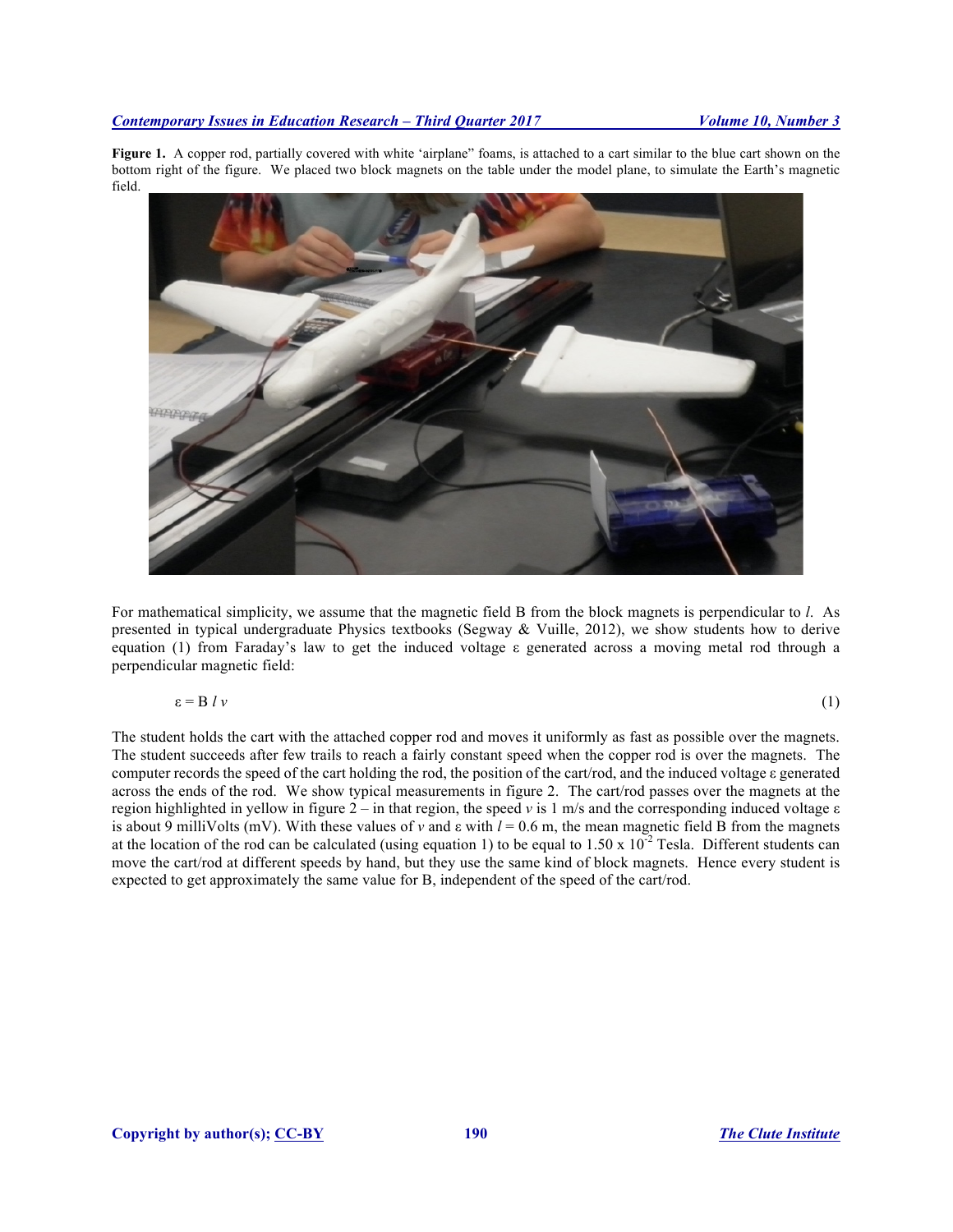

**Top**: velocity of the copper rod vs. time; **Middle:** the corresponding position of the copper rod vs. time; **Bottom:** The corresponding induced voltage across the copper rod vs. time

#### **INSPIRING INQUIRY**

Students are then asked to calculate the voltage induced between the 70 m tips of the wings of an airplane traveling at 280 m/s – a typical question in some textbooks (Giancoli, 2005). With  $l = 70$  m,  $v = 280$  m/s, and  $B = 50 \mu T$  for the magnetic field of the Erath, the induced voltage can be calculated using equation  $(1)$  to be 1.0 V. Then the student is asked if this voltage across the tips of the wings has any effect on a person if that person's seat is at the wings location for an overseas flight. While nobody so far knows the answer to this question, we hope life-science students and other students get alerted to the possibility of adverse health problems due to the induced voltage generated when we fly.

We point out to the students that that hammerhead sharks get affected by the magnetic field of the Earth when they swim (Klimley, 2003). Per Faraday's law, the motion of their elongated head through the magnetic file field of the Earth will induced voltage in their heads. And the reason that they have an elongated head is probably to increase the value of *l* (the length of the Hammerhead shark's head) in equation (1) and thus increasing the induced voltage so that can help the shark to navigate, using the Earth's magnetic field.The strength of this induced voltage depends on the speed and direction of the movement of the ionic fluids in the shark's head relative to the local magnetic field of the Earth. While scientists understood the effect of the induced voltage created by motion through the magnetic field of the Earth in the Hammerhead shark's head, there was no study to quantify the induced voltage on the human head while flying through the magnetic field of the Earth. Similar to the hammerhead sharks, the human head has ionic material in the neurons of the brain and one can comfortably speculate that there will be an induced voltage in the human brain and might have some effect.